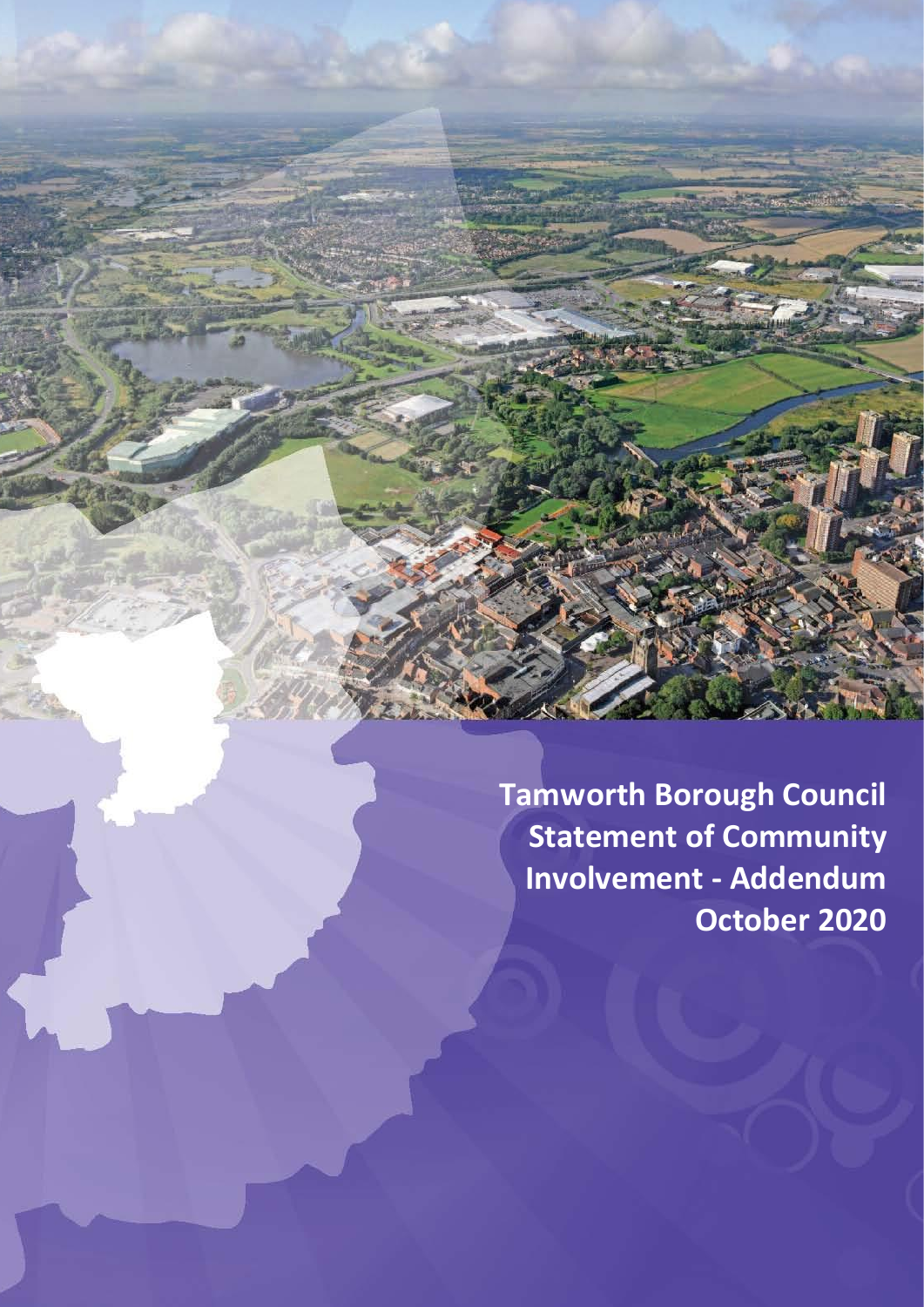# **Contents**

| Temporary changes in respect of the publicity of planning policy documents and planning |  |
|-----------------------------------------------------------------------------------------|--|
|                                                                                         |  |
|                                                                                         |  |
|                                                                                         |  |
|                                                                                         |  |
|                                                                                         |  |
|                                                                                         |  |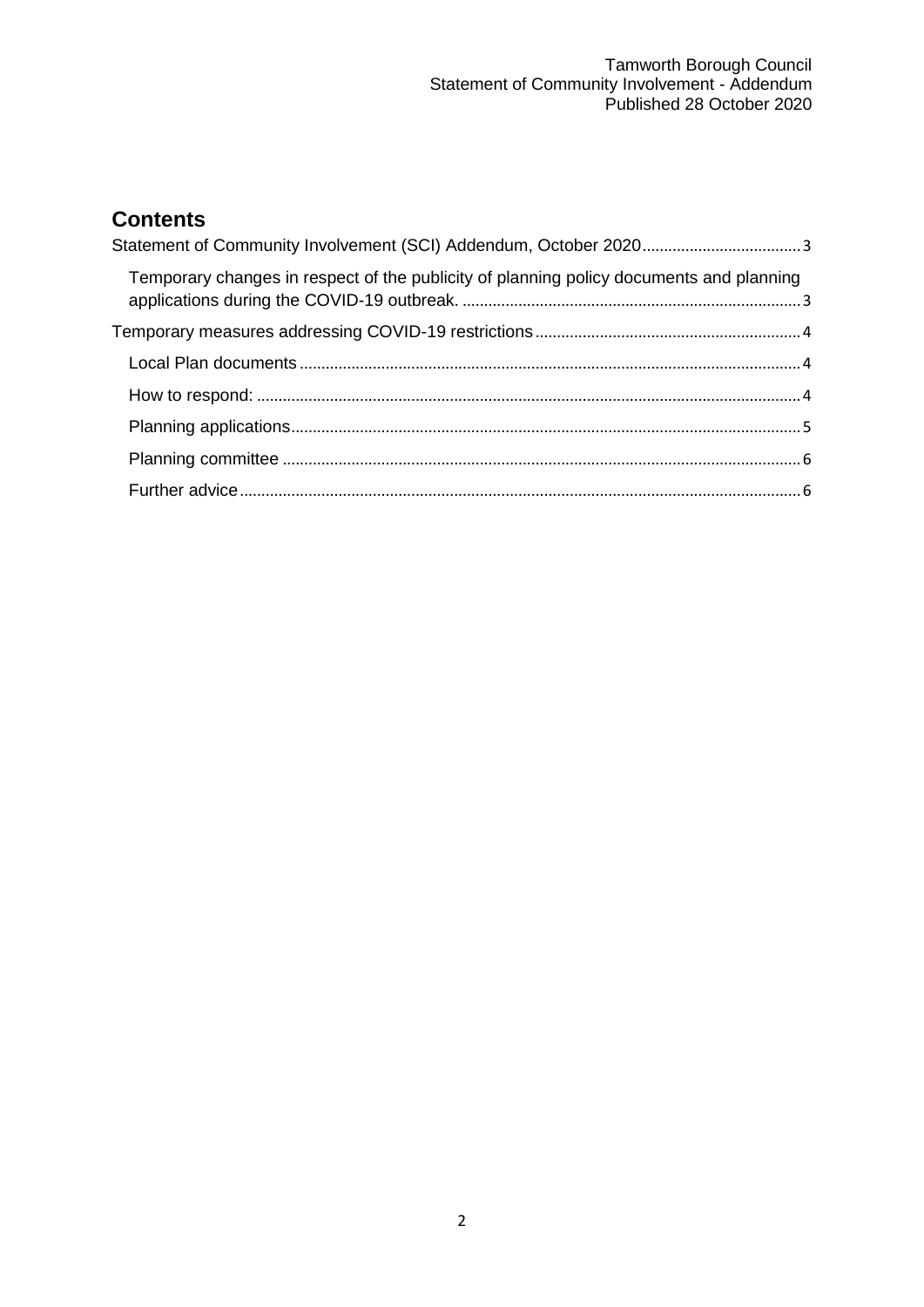# <span id="page-2-0"></span>**Statement of Community Involvement (SCI) Addendum, October 2020**

## <span id="page-2-1"></span>**Temporary changes in respect of the publicity of planning policy documents and planning applications during the COVID-19 outbreak.**

As a result of the current COVID-19 outbreak we are making some temporary amendments to our Statement of Community Involvement (November 2018)(SCI) relating to how we publicise planning policy documents and planning applications. The temporary changes outlined below have been made to protect the health of our communities, residents and staff and to respond to the Governments social distancing advice and amended Coronavirus regulations and guidance brought into force on 14 May 2020<sup>1</sup>.

The SCI sets out our vision and strategy for community involvement in planning including the development plan process and the decision making process on individual planning applications. May 2020 government regulations<sup>1</sup> and subsequent guidance<sup>2</sup> encourages local planning authorities to undertake an immediate review and update the policies in the SCI where necessary to ensure that plan making and application decision making can continue.

The council is maintaining most of the publicity and engagement measures in the SCI. The purpose of this addendum is to reflect latest government advice and make public reasonable steps to help the involvement of those in the community who may experience difficulties getting involved in the planning process through the internet.

Currently we are unable to place documents in our normal deposit locations: Marmion house – planning policy documents and planning applications Local libraries – planning policy documents only, due to restricted public access or temporary closures.

**The new guidance initially covers the period up to 31st December 2020. We will keep the situation under review and will resume the use of our specified deposit locations as and when they are available and social distancing measures can be ensured.**

1

<sup>&</sup>lt;sup>1</sup> <https://www.legislation.gov.uk/uksi/2020/505/made> Town and Country Planning (Development Management Procedure, Listed Buildings and Environmental Impact Assessment) (England) (Coronavirus) (Amendment) Regulations 2020 apply, until 31 December 2020 <sup>2</sup> <https://www.gov.uk/guidance/plan-making>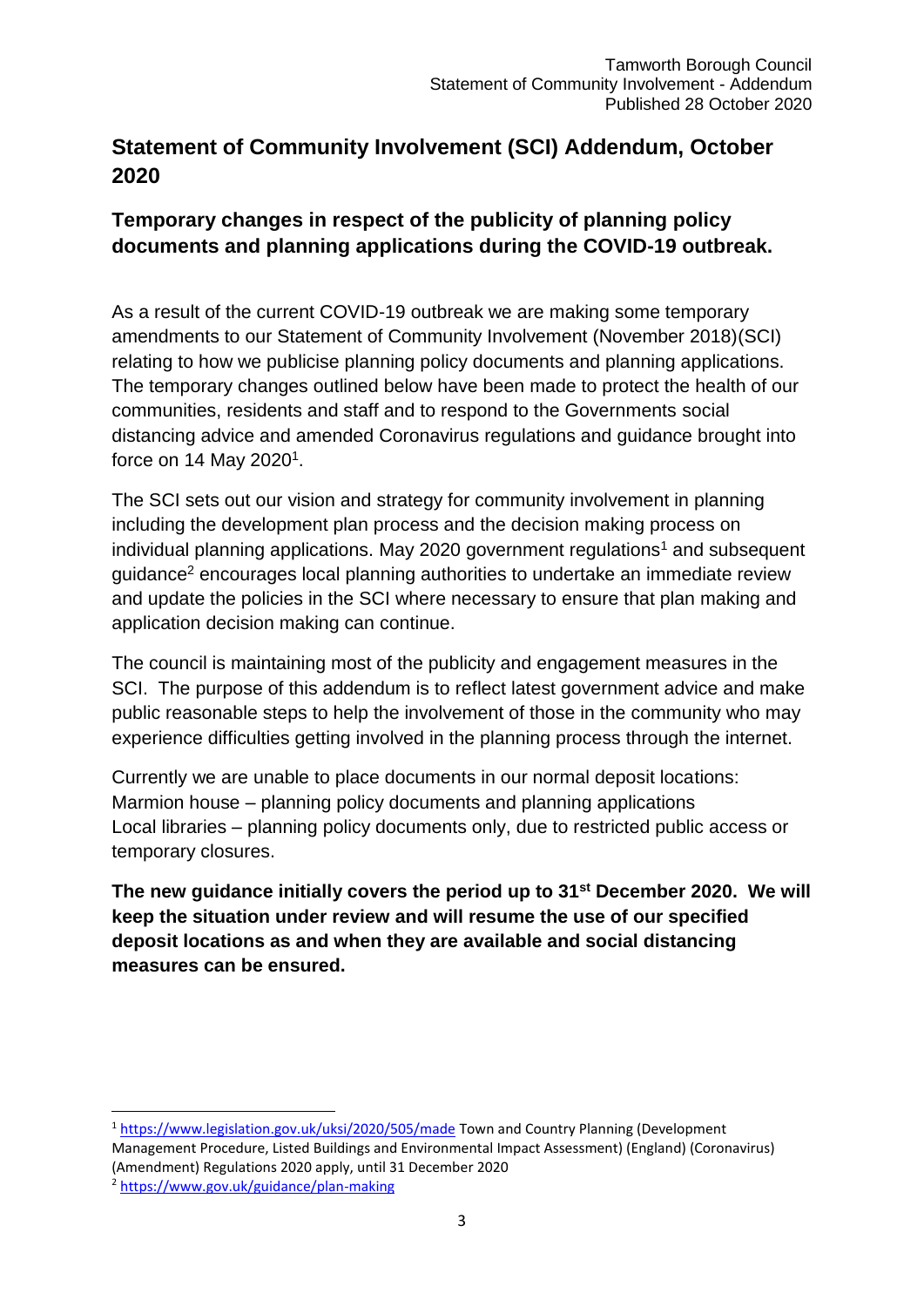Public notice about this addendum is being made as follows:

- On the Council website
- In local press
- By contacting all people and organisations registered on the Council's planning policy database

## <span id="page-3-0"></span>**Temporary measures addressing COVID-19 restrictions**

### <span id="page-3-1"></span>**Local Plan documents**

Most of the ways in which the planning policy team interact with the public remain unchanged. The public will still be informed when new planning policy documents are available but whilst our normal deposit locations are unavailable we are making arrangements as follows:

- **Website** our website, [www.tamworth.gov.uk/planning](http://www.tamworth.gov.uk/planning) is the main point of access for all planning information. We will use it to keep you informed about the plan making process and to provide opportunities for you to review information and provide comments;
- **Emails and letters** where appropriate, we may write out directly to interested parties to seek their views and explain where the documents can be inspected online. Any letter or email will contain contact details to help any person who may have difficulty in accessing the documents online.
- **Press and social media** we will use press releases and/or our social media channels to put out information about progress on preparing planning documents and to notify you of opportunities to get involved;
- **Statutory notices** where required to do so by relevant legislation, we will publish notices in a local newspaper to notify you of certain key events and milestones;
- **Hard copy documents -** where access to documents online cannot be achieved, the Planning Policy team can be contacted in order to request a hard copy of the relevant document by post.

#### <span id="page-3-2"></span>**How to respond:**

- Anyone can respond to any Planning Policy consultations by email and post as previously, emailing [developmentplan@tamworth.gov.uk.](mailto:developmentplan@tamworth.gov.uk)
- Where representation forms accompany a consultation, hard copies will not be provided but can be requested to be posted out. The representation forms will be made available on the Council's website.
- Where we would have used face to face consultation and public meetings before social distancing measures came into force, in the future we will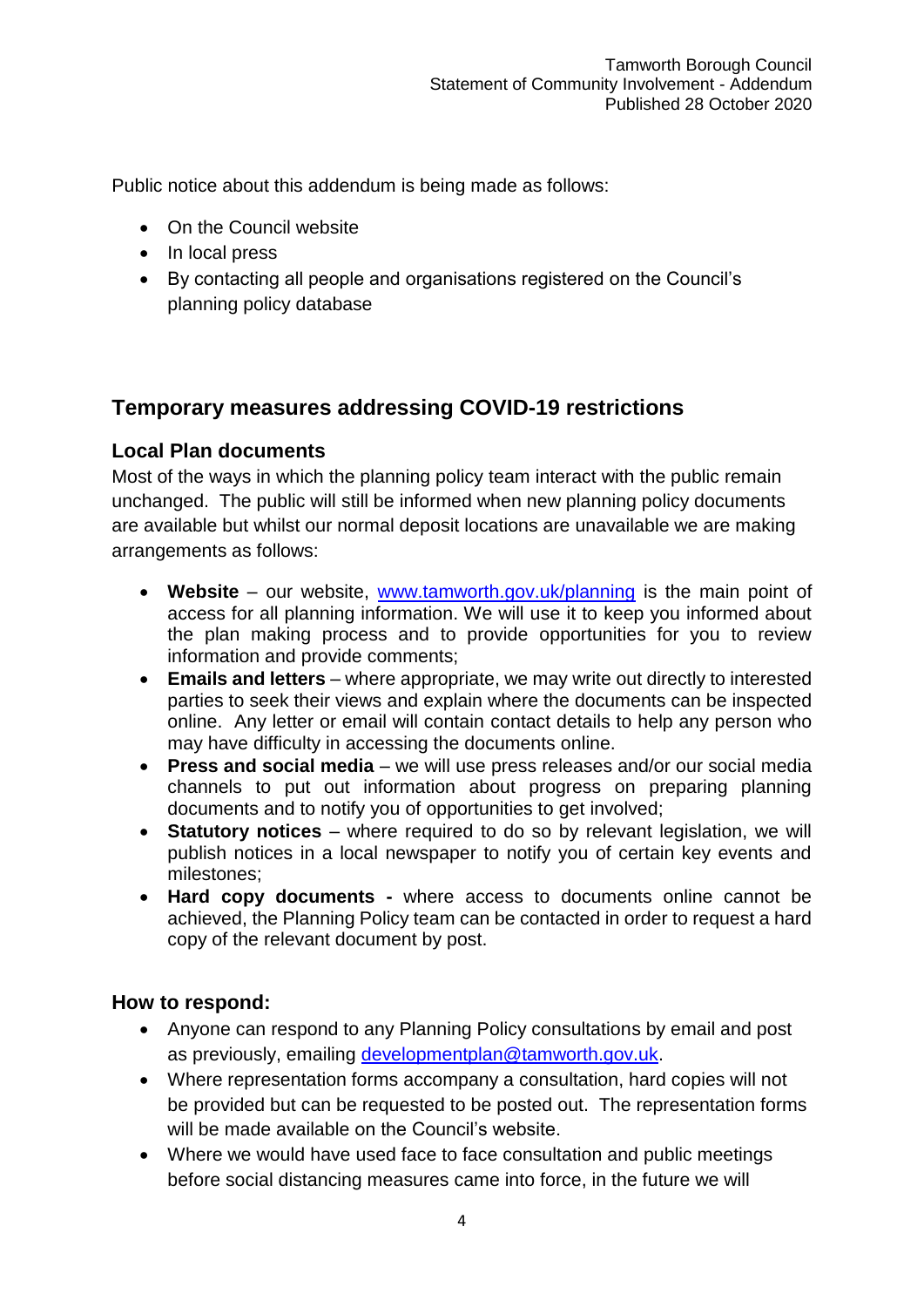investigate the use of online engagement and virtual meeting systems to ensure that engagement and public consultation takes place.

## <span id="page-4-0"></span>**Planning applications**

New temporary regulations and guidance came into force on 14 may 2020 providing some flexibility on the publicity and consultation of planning applications until 31<sup>st</sup> December 2020. They provide greater flexibility regarding the normal publicity requirements for reasons connected with the effects of coronavirus.

In summary the new regulations:

- require councils, in certain circumstance, to take resonable steps (i.e. use of social media and communication via email) to inform anyone who is likely to have an interest in a planning or listed building consent application and to publish the requisit notice on a council website.
- increase the period of time for representations to be made once notice is given of a planning application by publication in a newspaper or website from 14 to 21 days. Please note that since the beginning of the lockdown period Tamworth Borough Council has increased the public consultation period 28 days to allow for the fact that post is not currently being issued on a daily basis.
- require the Planning Register to be accessible online if it is not possible to make it available for physical inspection
- remove the requirement for applicants to ensure that a hard copy of the environmental statement is placed at a given address, if it is not possible to do so, but require that it be publicised through electronic means.

## **During any period when COVI-19 restrictions are in place and access to Marmion House is restricted the Council will:**

- 1. Continue to receive and process comments emailed and posted to us. However, we recommend that until we return to normal working conditions comments on planning and listed building consent applications are submitted online using the planning portal:<https://www.planningportal.co.uk/applications>
- 2. Continue to publicise planning and listed building consent applications via site notices, neighbour notifications and newspaper adverts as we have done prior to the pandemic. We will indicate where the relevant documents can be accessed online and will include contact details to help any person who may have difficulty in accessing documents online.
- 3. Continue to provide 28 days for representations to be made once notice is given.
- 4. Continue to make Environmental Statements available online alongside the planning application documents.